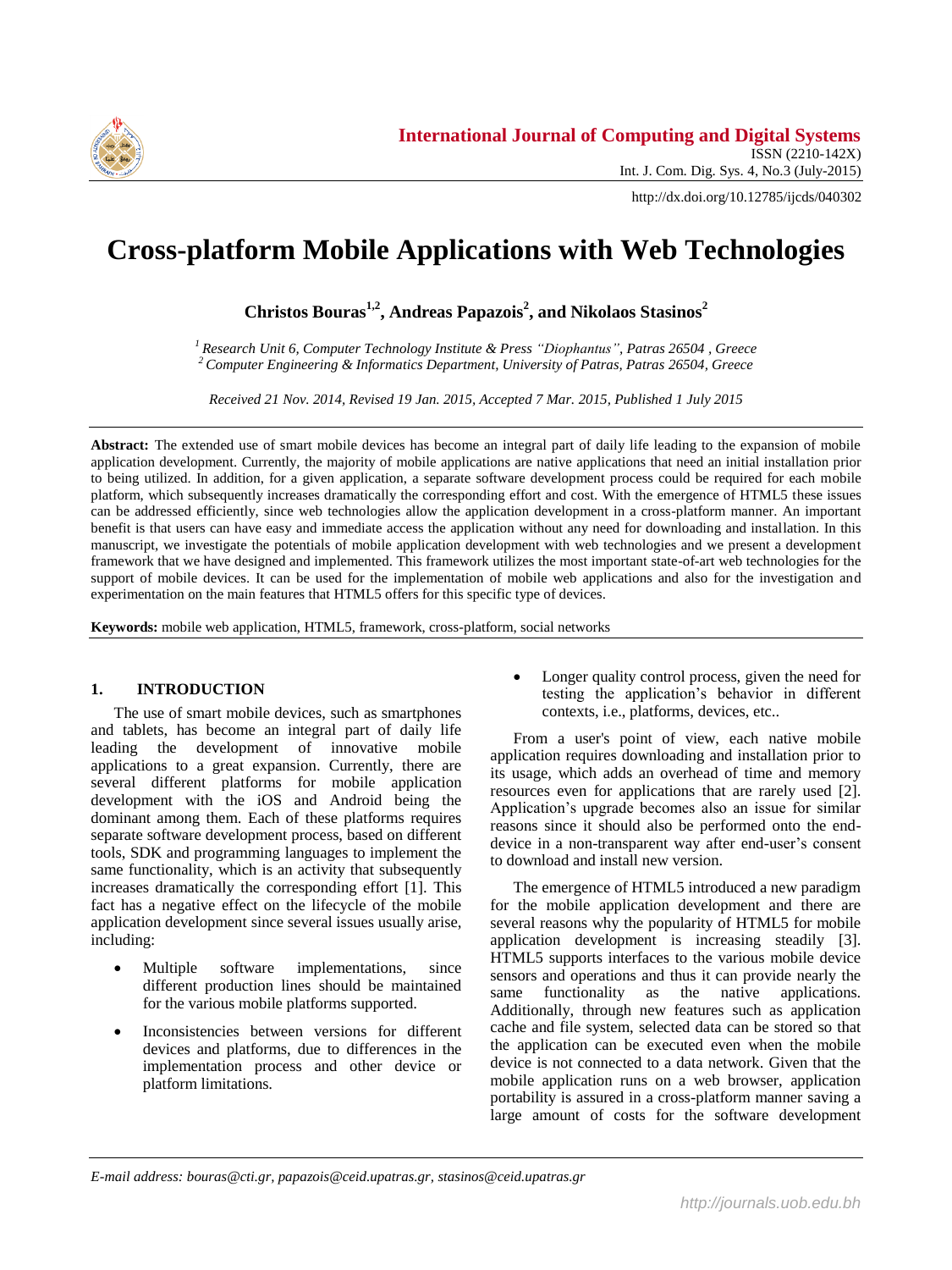process [\[4\].](#page-9-3) Last but not least, with mobile web applications users are not obliged to install any software to access the application features [\[5\].](#page-9-4) The significance of HTML5 as a technology for mobile application development has increased in light of Adobe's cease of developments on Flash Player for mobile browsers and its turn to invest on HTML5 instea[d \[6\].](#page-9-5)

In this manuscript, we present the design and implementation of a framework built for experimentation on mobile web application development. This framework is a set of tools that make use of the most important features and provides indicative methodologies of their use. We use it to investigate the potentials of the HTML5 technology for mobile application development and to explore new fields of services and functionalities that can be engineered. Part of this study is also the investigation and proposal of best practices as well as ideas for future work on mobile applications based on HTML5. The main purpose of this framework is to provide the developer with simple and easy to implement features of HTML5 in a cross-platform aspect. Most of the features of the framework are essential for a modern mobile application. They make use of the information a device can provide and also features such as social network interaction and data on the cloud are presented. It should be noted that the application that demonstrates the features of the framework is publicly available online at "RU6 Mobile Group: Mobile Apps", at the following URL: <http://ru6.cti.gr/mobile/apps.php> to be used by interested researchers or web engineers. Additionally, the applications features are briefly demonstrated in the demo-video created for this purpose and being available in website "RU6 Mobile Group: Mobile apps demo video", and more specifically at the following URL: [http://ru6.cti.gr/mobile/uploads/demo\\_html5app.mp4.](http://ru6.cti.gr/mobile/uploads/demo_html5app.mp4)

This manuscript is structured as follows: In Section [2](#page-1-0) we presented a scientific and technical review of the current work in the field of cross-platform web application development. In Section [3](#page-2-0) we present the architectural design of the framework for mobile web application development as well as selected important implementation issues. Section [4](#page-6-0) provides details on the most important features offered by the framework. In Section [5](#page-8-0) we present the conclusions of our study and, finally, in Section [6](#page-8-1) we close by summarizing some possible future steps that can follow this work.

# <span id="page-1-0"></span>**2. RELATED WORK**

Web technologies are becoming popular in the frame of mobile application development. In fact, the capabilities and the development process with HTML5 are so significant that platforms for building native applications using web technologies are also becoming dominant. Some related interesting examples are PhoneGap, whose corporate website is at: [http://phonegap.com/,](http://phonegap.com/) and Apache Cordova, whose website is at: [http://cordova.apache.org/,](http://cordova.apache.org/) that have been both extensively documented by relevant technical literatur[e \[7\],](#page-9-6) [\[8\],](#page-9-7) and [\[9\].](#page-9-8)

# *A. PhoneGap*

Adobe PhoneGap is a tool that provides the capability of building a web application into a native one. It is based on Apache Cordova, which firstly developed by Adobe and it is an open source project. Apart from the packaging of the web application into a native one, something that gives access to developers to each platform's applications stores, PhoneGap provides interfaces to many native features and services that may not be supported by HTML5 and all these in JavaScript language. For example with can have access to device's SD card, to the native notification system and many more. The platforms that



**Figure 1. PhoneGap Application Development Process [\(http://phonegap.com/\)](http://phonegap.com/)**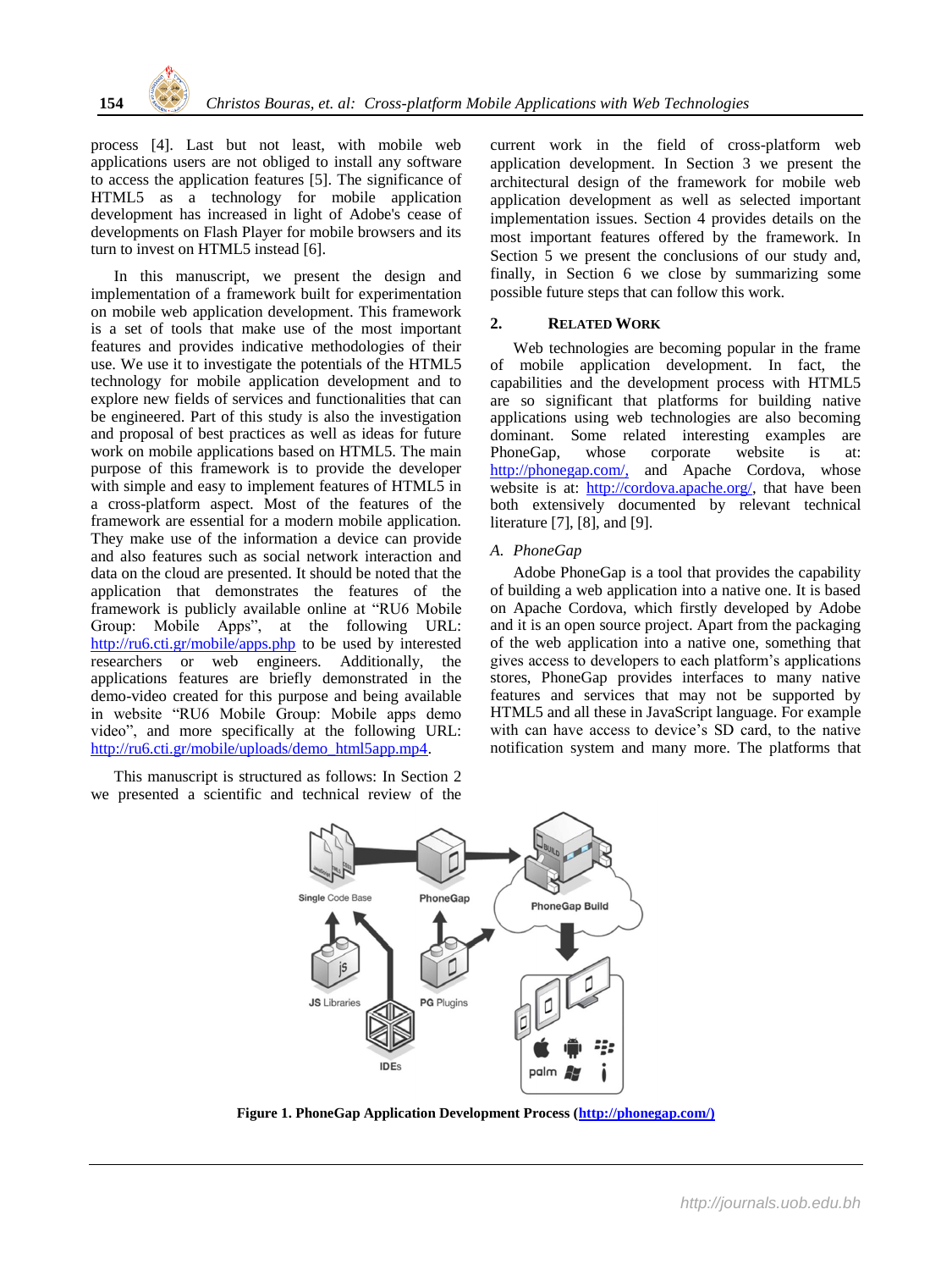are supported until now are Android, BlackBerry, iOS, Windows Phone, Windows 8 and Tizen. Furthermore there are many plugins that offer additional features while Adobe has developed a Cloud service that converts and packages any web application into a native application without being necessary for the developers to get into the building process by their self and learning additional tools. Below there are pictures of the building tool and the development process in PhoneGap.

# *B. Parse*

It is a cloud framework that offers backend services for web application and more specifically focus on mobile devices. It has APIs for many different platforms such as iOS, OSX, Android, Windows Phone, Windows 8, JavaScript, etc.. What makes Parse unique is that it consists a cloud-based service something that make its features easy to access and utilize. Some of Parse's main features are:

- Store and manage data on the cloud (Parse Data)
- Register/Login mechanism
- Security mechanism for data which provides access lists for user's read/write capability
- Analytics service (Parse analytics)
- Push notification system
- Social networks integration such as Facebook/ Twitter login
- Cloud Code (server-side like services)
- Application hosting

Basics services are free of charge with some kind of limitations in the number of requests per app and per time. There are paid plans too. Below we can see the Cloud Code Editor web interface.

# *C. jQuery Mobile*

It is a client side framework for mobile devices and touchscreens. jQuery mobile is a user interface library that provides the proper tools for easy and fast application's user interface development. You can create buttons, menu lists, navigation bar and more. It is based on HTML5 and on jQuery JavaScript framework. The main goal of this project is to support as many devices as possible. Additionally jQt (or JQTouch) is a lightweight plugin based on jQuery that can be used for mobile web development in iOS, Android, Blackberry and WebOS devices. It supports only the WebKit browser engine and it also provides user interface themes.

#### *D. Sencha Touch*

*It* is another mobile application framework, which is open source and is based on HTML5. It supports the following platforms: Android, iOS, Blackberry, Windows Phone and others. It provides a theming engine and tools for user interface development and it also supports the creation of hybrid applications with Apache Cordova.

## *E. Titanium Appcelerator*

It is a mobile application development framework. The main difference here is that it produces native code and so a real native application. The programming API is based on JavaScript and HTML5 and provides specific SDK for every supported platform. The supported platforms are: iOS, Android, Windows, as well as the Blackberry. The major drawback here is that the developer may need to have working knowledge application development on the native platform.

## <span id="page-2-0"></span>**3. OUR FRAMEWORK**

In this section we present the architectural specifications of the developed framework as well as selected important implementation issues.

## *A. Architectural Design*

The design of the framework has followed a modular approach with clear interfaces between the discrete system architectural elements. The prime objective of the architectural design process was the development of an easily extendable framework that could be efficiently employed by independent engineers or research teams. Thus, the framework's architecture has been divided into 3 main sections/components, namely: the UI Helper, the Core Helper and the 3rd Party Services Helper.

The main concept is that every module refers to a specific group of provided services and features. It is important to mention that each one of the framework's helpers constitutes an autonomous component and can be used separately. Therefore, in cases where not all components are needed for the development of the requested functionality, any unnecessary loading of unneeded code is prevented. [Figure 2](#page-3-0) depicts the system's overall architecture with the short descriptions of the various components provided in the corresponding blocks.

The rest of this subsection provides a thorough description of each one of the three components, which are included in the framework's architectural design. It also describes another important system's component, which is the Native Wrapper.

# *1) UI Helper*

This component refers to the provided features that are relevant to the user interface. It contains the basic user interface functions that a modern application must have in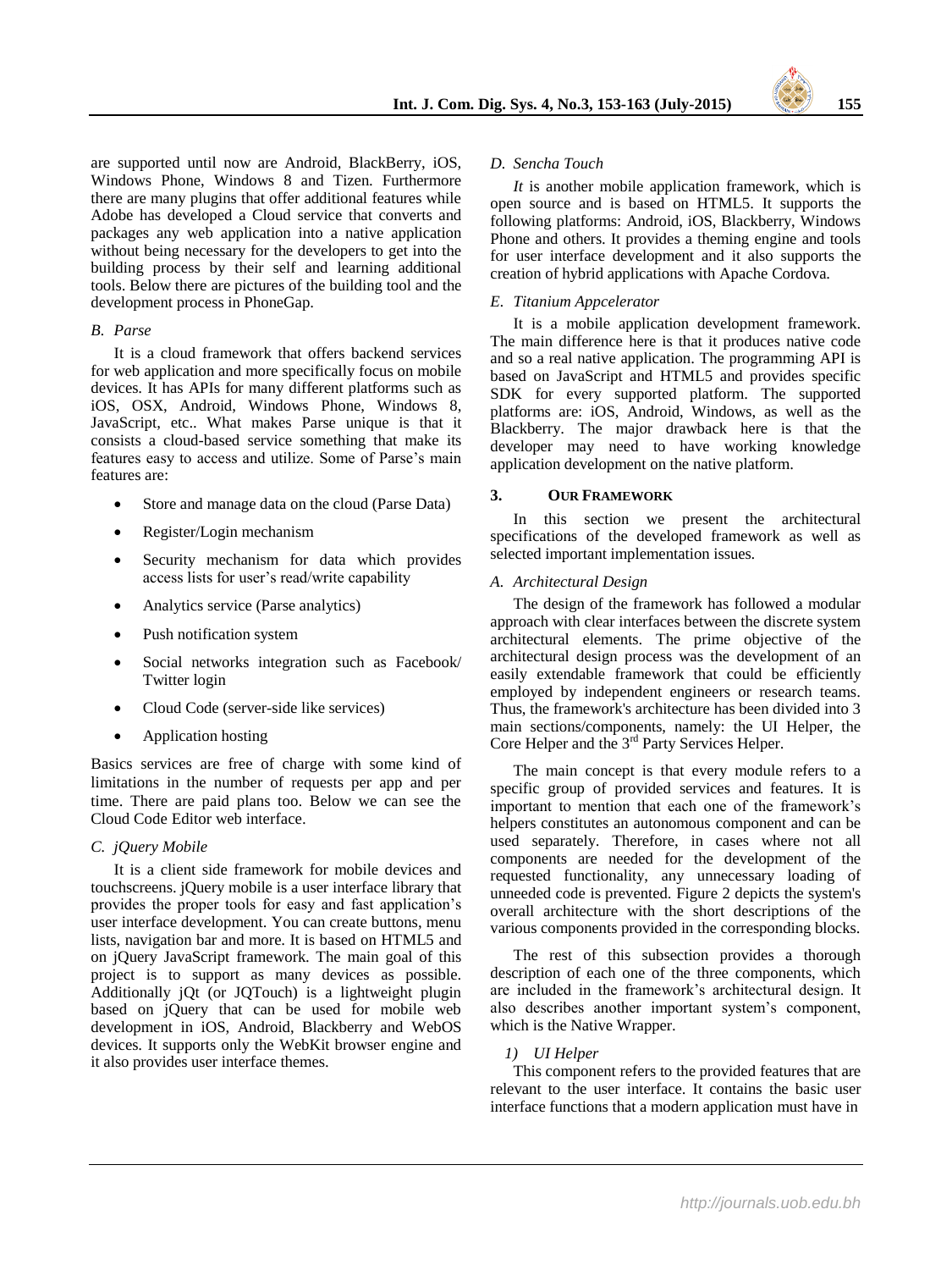

**Figure 2. Framework's overall architectural design.**

<span id="page-3-0"></span>order to provide a high user experience. Consequently this component is related with the HTML and CSS code of the application. The features provided are: Toast Manager, Orientation Manager, Swipes, Button Toggle and Dialog Box.

*a) Toast Manager:* It provides a quick, small and custom graphic on-screen notification that can be used to provide simple application information to the user. Provides a way for the application to communicate with its user and provide feedback for the user's interactions.

*b) Orientation Manager:* It provides the appropriate interface to handle the change of the device's orientation. This can be used to adjust the interface according to the hand-held device's position. Todays mobile devices and tablets are held in different ways (portrait or landscape) and so the application has to adjust in order to provide a better user experience.

*c) Button Toggle:* It provides a function to handle the change in the status of a button, clicked to non-clicked and vice versa. In many applications there is need for toggle buttons. This module provides the appropriate solution for this issue to be handled with ease.

*d) Swipes:* It provides functions to integrate and handle swipe events on a specific element. Swipe left and right are supported. Any other kind of swipe can be supported too. This module enriches the user's experience with the application providing gestures for common interactivity.

*e) Dialog Box:* It provides a custom dialogue interaction interface to confirm or inform the user for various application actions. This is a method to communicate with the user so he/she can provide the proper feedback to the application to continue or not its runtime routine.

# *2) Core Helper*

This component relates to the business logic of the application and provides services related to the core functionality of it. The main features it offers are File System, Geolocation and Media Capture.

*a) File System:* This feature provides an easy way for basic file functionality like creating file or folder, deleting and more without getting into HTML5. Today, most applications need to store and manage their data either created by the application alone or their users.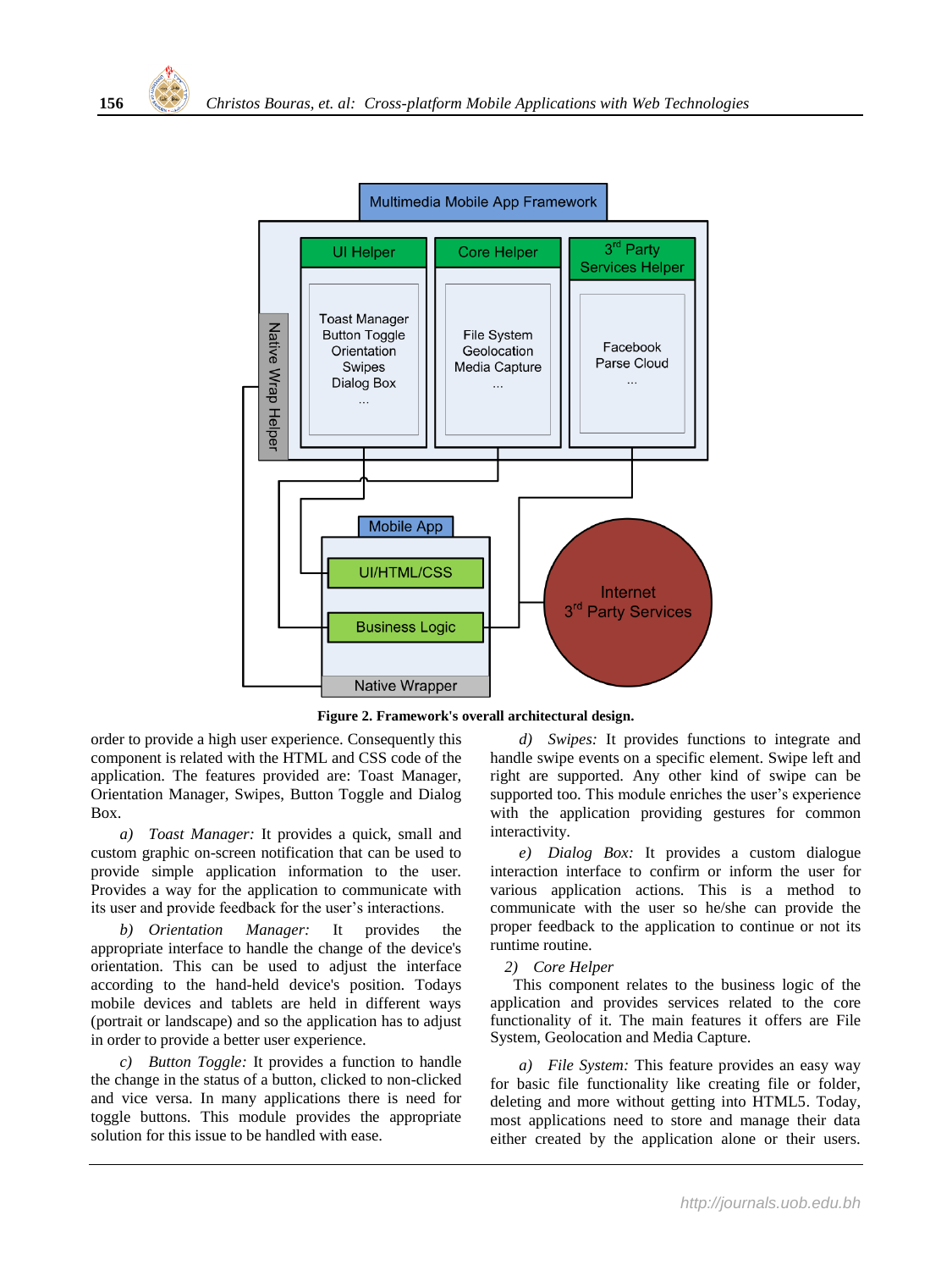With HTML5 File System API and subsequently with this module data can be stored on user's devices without the need to maintain a database on a server.

*b) Geolocation:* This feature provides a simple function to get device's location. A very useful module for creating location aware application and services utilizing user's location.

*c) Media Capture:* It offers a way to get and handle media files captured directly from device. User can user the device's camera in order to take photos, videos or audio and use it in the application to share them with other users, edit them, store them or any other possible action.

# *3) 3 rd Party Services Helper*

This component contains functions that are based on 3rd party on-line services. This also relates to the business logic of the application especially with the part that communicates with other services on the Internet. Here, the two main services are Facebook and Parse integration.

*a) Facebook Service:* This feature provides basic Facebook JavaScript SDK functions such as login with Facebook account, uploading and downloading photos and videos, sending requests, wall posts, user details and more. All this in a simple and easy way to integrate and use. Social network connectivity is a must for modern applications not only from a user's aspect of view but from a developer's too as he can make more know and popular his/her application.

*b) Parse Cloud Service:* This feature provides easy access and manipulation of cloud data on the Parse Cloud and also a user database based on the Facebook login method. The user can use his/her Facebook or Twitter account credentials to login. In addition, Parse provides a back-end solution based in JavaScript and without the need to invest in expensive equipment which will be hard to be maintained. Using Parse each user can have their data available in every different device may use.

# *4) Native Wrapper*

This component offers the appropriate modifications in order the services of the framework can be integrated without additional coding or changes in a native application built with Cordova or PhoneGap. This module helps the developers to build fast and with no or minimal additional effort their native packages of their applications. In this way application developers can have access to the native application stores of each platform and promote their application to even larger audience. Having access to native application stores is very important because users can find much more easily the application and so can be known to more people. Especially when it comes to paid applications, this can also raise the profit due to the increase of purchases.

## *B. Implementation*

The main technology used in the developed framework is the HTML5, which consists of new JavaScript API's, CSS3 attributes and new HTML elements. Most of the functions provide a "success" callback with which the developer can handle the output of the function. The features make use of HTML5 File API including directories and system, Geolocation API, HTML Media Capture, CSS3 new features, Facebook and Parse JavaScript SDKs, as well as more other tools. Since these features have to be supported by the browser in order to be executed, latest versions of modern web browsers are recommended and preferably Google Chrome. Apache Cordova, preferably version 2.9.0, can support additionally cross-platform implementation.

In the rest of this subsection, the individual technologies and services provided are further analyzed from implementation point of view.

# *1) Core Module*

The core module provides File System, Geolocation and Media Capture functions.

*a) mfwk\_initFS(size):* With this function the developer initiates the file system providing the desired size of it.

*b) mfwk\_saveFileToFS(filename, file, success):*  This function can be used in order to save a file in the initiated file system providing the file name, the data of the file and a success callback to handle the successful run of the function.

*c) mfwk\_getFileFromFS(filepath, success):* It is a funtion that provides the file path we can get the data of the file, from the file system, which is included in the success callback function as data URL.

*d) mfwk\_deleteFile(filepath, success):* With this function, a file can be deleted given its path. A success callback is provided also.

*e) mfwk\_createDir(path):* A directory can be created with this function. The specific path should be given by the developer.

*f) mfwk\_getDirContents(dir, success):* This function can be used to get the specific directory contents which are returned as an array in the success callback.

*g) mfwk\_getCurPosition(success):* It returns the latitude, longitude, accuracy and time-stamp as an object in the success callback.

*h) mfwk\_insertInputElement\_init(elementId, type):*  This function initiates the specified type input element in a specific element, usually a div element. Type can be photo, video or audio. One time per page should be used in order to avoid conflicts.

*i) mfwk\_onInput(type, handleFiles):* With this function we can handle the input file which is returned with handleFiles callback.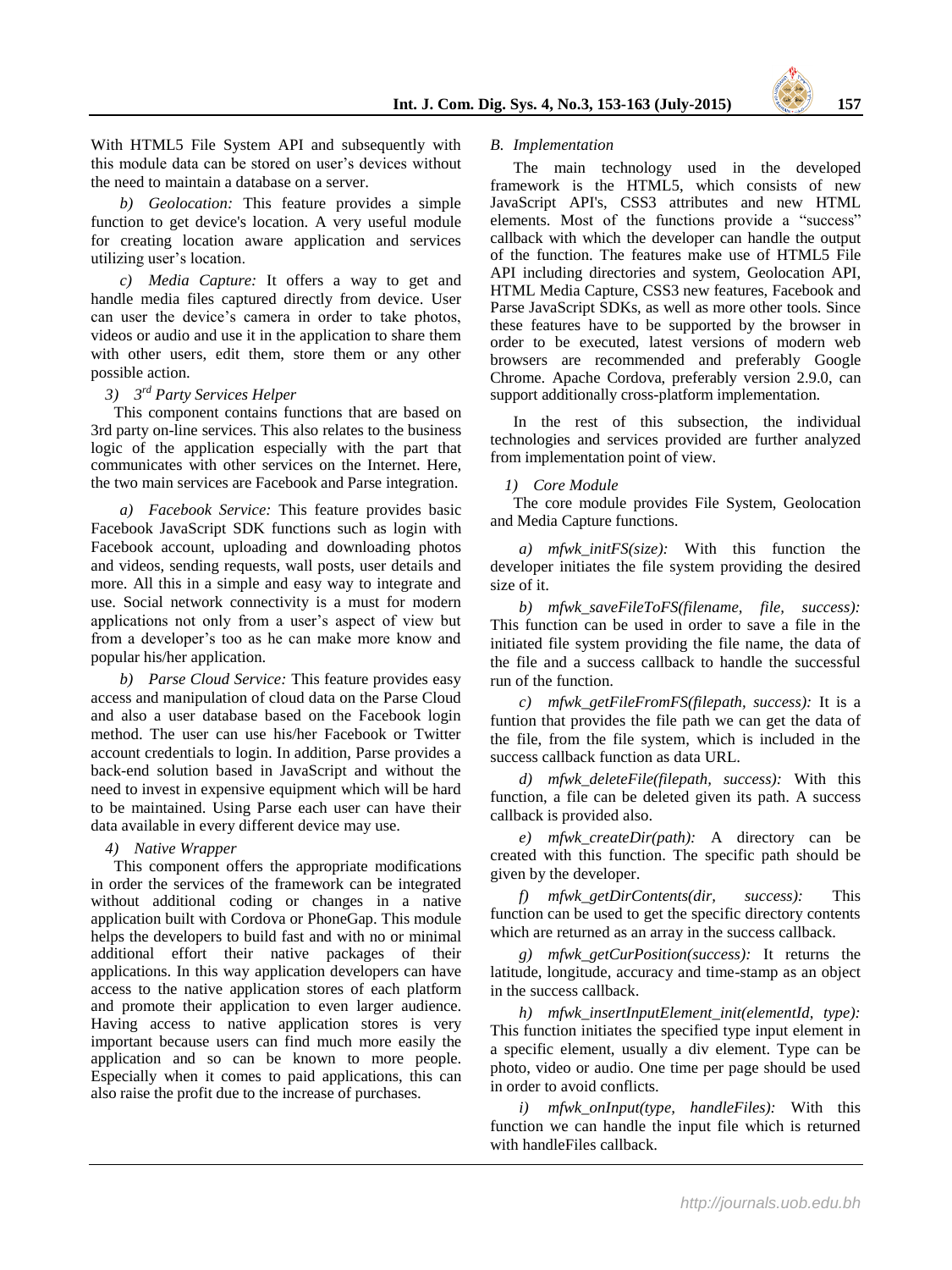## *2) UI Module*

The UI module provides functions for features such as Toast Notifications, Button Toggle, Orientation Change Event, Swipe Events and Dialogue Box. All those features are relative to the user interface of the application and are meant to provide a better user experience. Additionally integrating Bootstrap we can give a much more beautiful and rich user experience through a better UI.

*a) mfwk\_drawToast(message, delay):* This function provides a simple and quick notification graphic that appears for a specific period of time on the screen to inform the user about something.

*b) mfwk\_toggleBtn(touchElmnt, toggleElmnt, imgOnPath, imgOffPath, toggleOn, toggleOff):* Provides a method to specify an image according to the button status and the appropriate callbacks.

*c) mfwk\_orientChange(portrait, landscape):* A function with callbacks for portrait and landscape orientation management.

*d) mfwk\_initTouchEvents(touchElement,* 

*enableSwipeEffect, onRightSwipeEnd, onLeftSwipeEnd):*  With this function we can enable swipe events on a specific HTML element. Two swipes are supported, right and left with the appropriate callbacks to handle them. Additionally a default swipe effect has been created that applies to the selected element. For example, this effect is useful for navigating through photos or other media files.

*e) mfwk\_init\_dialogBoxMsg(customCSS,enableDef ault):* This function initiates the dialogue confirmation box for user feedback. The developer can enable the default css file or load his own one.

*f) mfwk\_postMsg(msg, okBtnPressed*): Shows the dialogue box on screen of the application with the defined message and a callback is provided to handle the ok button pressed.

*g) mfwk\_closeDialog*(): This function closes a given dialogue box that has been previously appeared in the user screen.

*h) mfwk\_enableCancel():* With this function the developer can issue and enables the cancel button on the dialogue box.

*i) mfwk\_disableCancel():* With this function the developer can disable the cancel button on the dialogue box.

*3) ParseFB Module*

This module offers functions providing easy access to features and services from Facebook JavaScript SDK and Parse JavaScript SDK. Its main role is to make it easier for the developer to implement 3rd party services. It can be abstractly divided into two sections the Parse one and the social networks one. The Parse section refers to the implemented Parse services. It offers Parse Cloud data and users management. The social networks' one contains Facebook services but others can be implemented too, such as of Twitter and Google+.

*a) parseFb\_init(parseJSlink, parseAppid, parseJSid, fbAppId, cordova, initDone):* It initiates Facebook and parse SDK. Also if *cordova* variable is true it enables the Cordova support. *initDone* is the callback function in which we can handle the completion of the initiation.

*b) parseFb\_checkFBloginStatus(onConnected, onNotAuthorized, onNotLoggedin, onNotLoggedinParse):* With this function we can check the login status of the current user. It specifically checks if the user is logged in Parse and then in Facebook. Four callback functions are provided as you can infer from the function's variables.

*c) parseFb\_login(permissions, onSignUp, onLogIn, onErrorLoggedIn, ferror):* It attempts to login a user with his Facebook account credentials. There are three callbacks to handle the outcome of the login attempt. If the user doesn't exist in the Parse Cloud user database it will automatically sign up the specific user. The *onSignUp* and *onLogIn* callback include the Parse User object in them. *onErrorLoggedIn* contains two error strings. Finally *ferror* can be used in case permissions variable is undefined.

*d) parseFb\_meDetails(success):* This function's callback contains Facebook's user details such as name, Facebook user ID and profile picture URL.

*e) parseFb\_fqlquery(query, success, unsuccess):*  With this function you can directly send a query for Facebook data and use the callbacks to handle them. The success callback contains a response array with the data. *unsuccess* can be used when no data was found.

*f) parseFb\_wallPost(name, caption, description, link, picture, postDone, postNotDone):* It can be used for posting on logged-in user's wall something. There are four variables of what we can post and two callback functions. *postDone* contains a response object with post information.

*g) parseFb\_sendRequestViaMultiFriendSelector(m essage, success, unsuccess):* This function can be userd to send an app request to multiple users using the multifriend selector dialog.

*h) parseFb\_sendRequestToFriends(message, fbUsers, success, unsuccess):* With this function we can send application request to specific predefined Facebook users. The users Facebook IDs have to be defined.

*i) parseFb\_getAlbumIds(uid, success, error):*  Given the Facebook user ID the success callback contains the number of album IDs and the response album data, also containing the actual album IDs.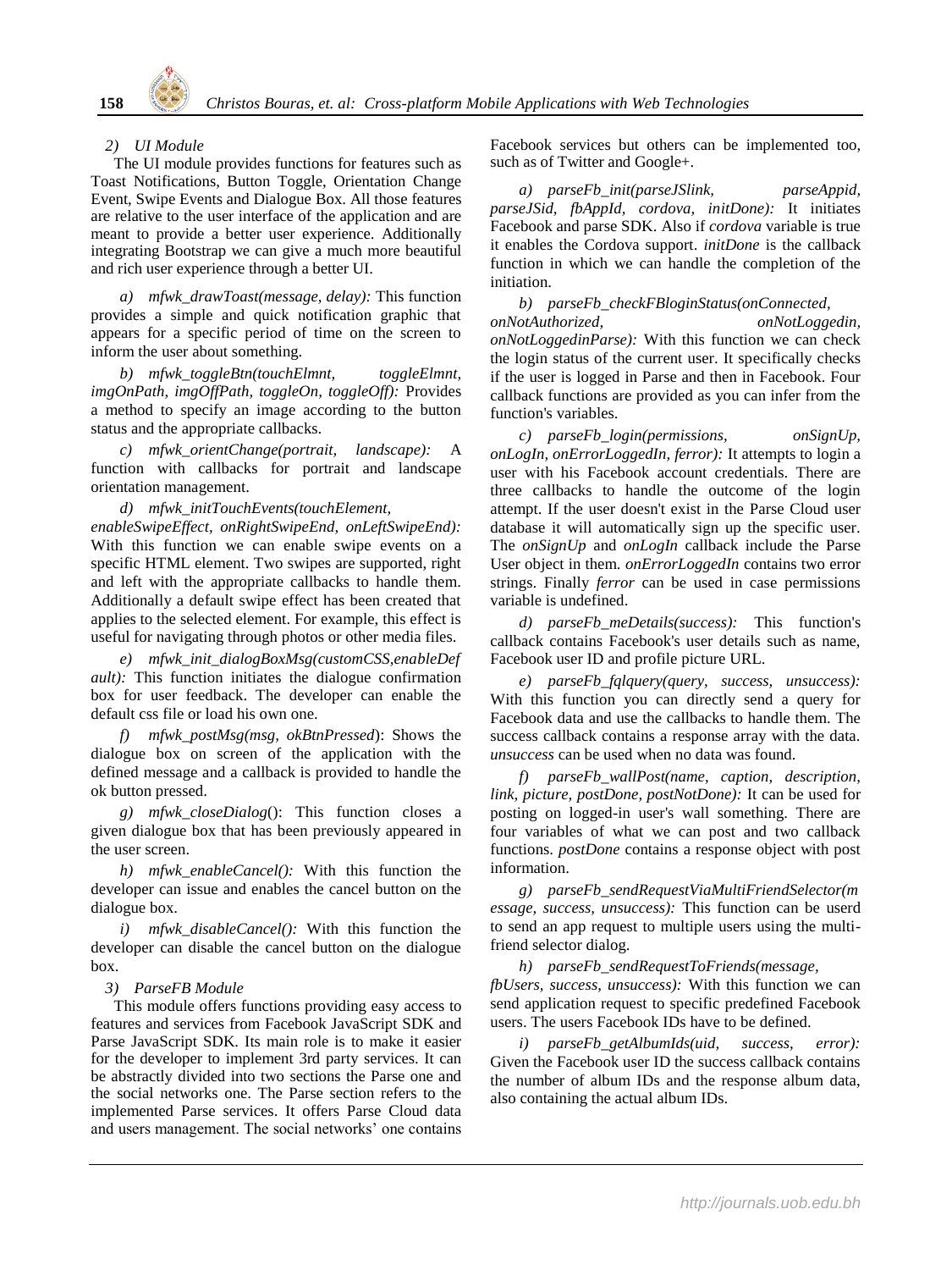

*j) parseFb\_getAlbumCover(auid, success, error):*  It constitutes a success callback contains the album cover URL.



**Figure 3. Demo application's main menu.**

<span id="page-6-3"></span>*f) parseFb\_getAlbumPhotos(auid, success, error):*  Given a specific album ID, the success callback contains photos data for this album.

*g) parseFb\_createNewRow(parse\_class, data, usersAcl, parse\_success, parse\_error):* This function will create a new row in the defined parse\_class with the given data and user access control list. Two callback functions are provided.

*h) parseFb\_getRow(className, columnName, data, success, unsuccess):* It finds the rows with a specific value in columnName in specific Parse Class.

*i) parseFb\_changecolumnValue(className,* 

*columnName, data, newData, success, unsuccess):* It finds a specific column data and changes its value to newData. A single call of this specific function is only applicable for one row.

# <span id="page-6-0"></span>**4. FEATURES DEMONSTRATION**

In order to better present the capabilities provided by the implemented framework, we developed an indicative demo application, which indicatively utilizes the most important features included within the framework. In this section, the use case of the development of this mobile web application is presented in order to:

- Demonstrate our framework's features from a more practical perspective.
- Highlight the best practices and provide recommendation that concern the efficient utilization of the framework's functionality.
- Provide an insight into the framework's possible future usages.

The presentation has been organized into four different subsections, namely: ["User Interface"](#page-6-1), ["Offline](#page-6-2)  [Use"](#page-6-2), ["Access to Sensors & Devices"](#page-7-0), as well as ["External Interfaces"](#page-8-2). Each of the subsections is dedicated to a separate group of provided features.

#### <span id="page-6-1"></span>*B. User Interface*

The User Interface provides access and manipulation of the application's features, i.e., the user can either capture a new photo or record a new video or a new audio file. Each of the above functions calls the appropriate native application of the device's OS and then the file is transferred to the web application. The last file that was created can be shown to the last file "preview" field. Moreover the user has the ability to save the current device's position with the file. After the completion of each function a simple "toast" notification will appear for a short time. We also have the ability to hide the address bar of the browser for a more efficient usage of the available free screen space. [Figure 3](#page-6-3) depicts the application's main menu, which consists a toolbox providing access to the various supported activities.

In the gallery page the user can preview the photos or play the video or audio files that he created with the application. The application has the ability to handle the device's orientation change so that the photos and the videos can be displayed correctly and fit to the new screen width/height. Additionally the user can use touch swipe gestures (left or right) to navigate to the next or previous file. For functions such as file upload, Facebook file share or file deletion the application asks for the confirmation of the user with a dialog box. Immediately after the completion of these functions, a simple notification appears. Finally we created a zoom-in/out effect for the navigation in the gallery.

Finally, it is important to mention that we adjust the content of the web page according to the device's screen height and width so that we do not have very big or very small display scaling and keep the display of the content usable of every screen size.

## <span id="page-6-2"></span>*C. Offline Use*

A very important feature of a web application is the ability to run offline without the need of a data connection such as Wi-Fi, 3G, GPRS, etc. This enables the user to have immediate access to the application from his browser, everywhere he is, without the need of mobile network or wireless network access at all. We also have to consider the benefits we gain of the decrease of the server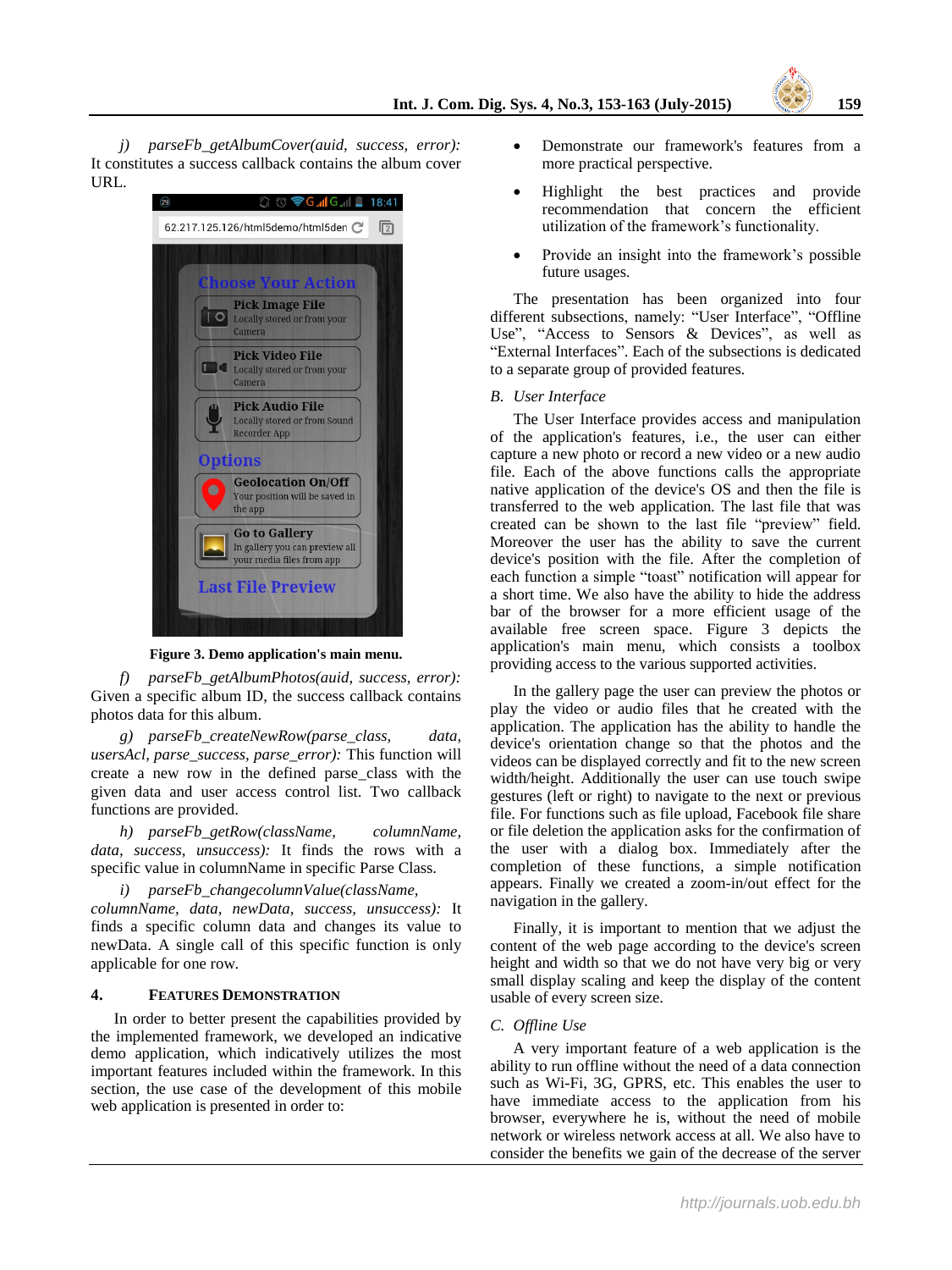load as the application run locally on the user's device. Only the requests that cannot be served locally will be sent to the server. The application has full functionality while offline, excluding the functions that must have

access to Internet. The user can take photos, record video or audio even save the current location or preview or manage his files in gallery and all that while been offline.



 $(a)$  (b) **Figure 4. (a) Image gallery and menu (b) Video playback.**

<span id="page-7-1"></span>[Figure 4\(](#page-7-1)a) depicts an image stored in user's gallery as well as the navigation menu with its various options, whereas [Figure 4\(](#page-7-1)b) presents the video playback feature of the application through standard web technologies.

One other important functionality is the ability to store files in the application. The user now has the ability to write and read big or small files, such as photos, videos, stored in the application while those files been available every time he needs them.

#### <span id="page-7-0"></span>*D. Access to Sensors & Devices*

A very useful capability is the access to the device's hardware from the web application. We now have the ability to use the device's camera either to directly live stream the input we get from it or to use a native application to gain access to the camera, i.e., photo or video. The native application sends to our application the final file. The same applies to the microphone too.

Furthermore we have the ability to detect the points that the user touches in the application because the touch events been transferred to it. This functionality is really useful because we can improve the user's experience with the application adding new features such as the ability to drag elements in application or to create swipe gesture

events making the User Interface more usable and impressive. Of course such a feature is really important for web games too.

Another device that we can access is the GPS. We can now utilize the position of the device that the application is running. This feature might be really useful in applications that deliver content and information to user because now they can personalize that content considering his current location. Possible examples are applications for finding nearest hospitals, bar or media capturing applications etc. [Figure 5](#page-8-3) illustrates the file position on a map as it is determined by the corresponding device, through the Geolocation API.

Furthermore, it offers access the device's sensors such as orientation, gyroscope, acceleration or compass. Therefore information such as the orientation or the motion of the device are available and enables the web engineer to adjust the displayed content of a website or web application properly depending on how the user holds the device, i.e., landscape or portrait, or use these information from the sensors to manipulate web-based games.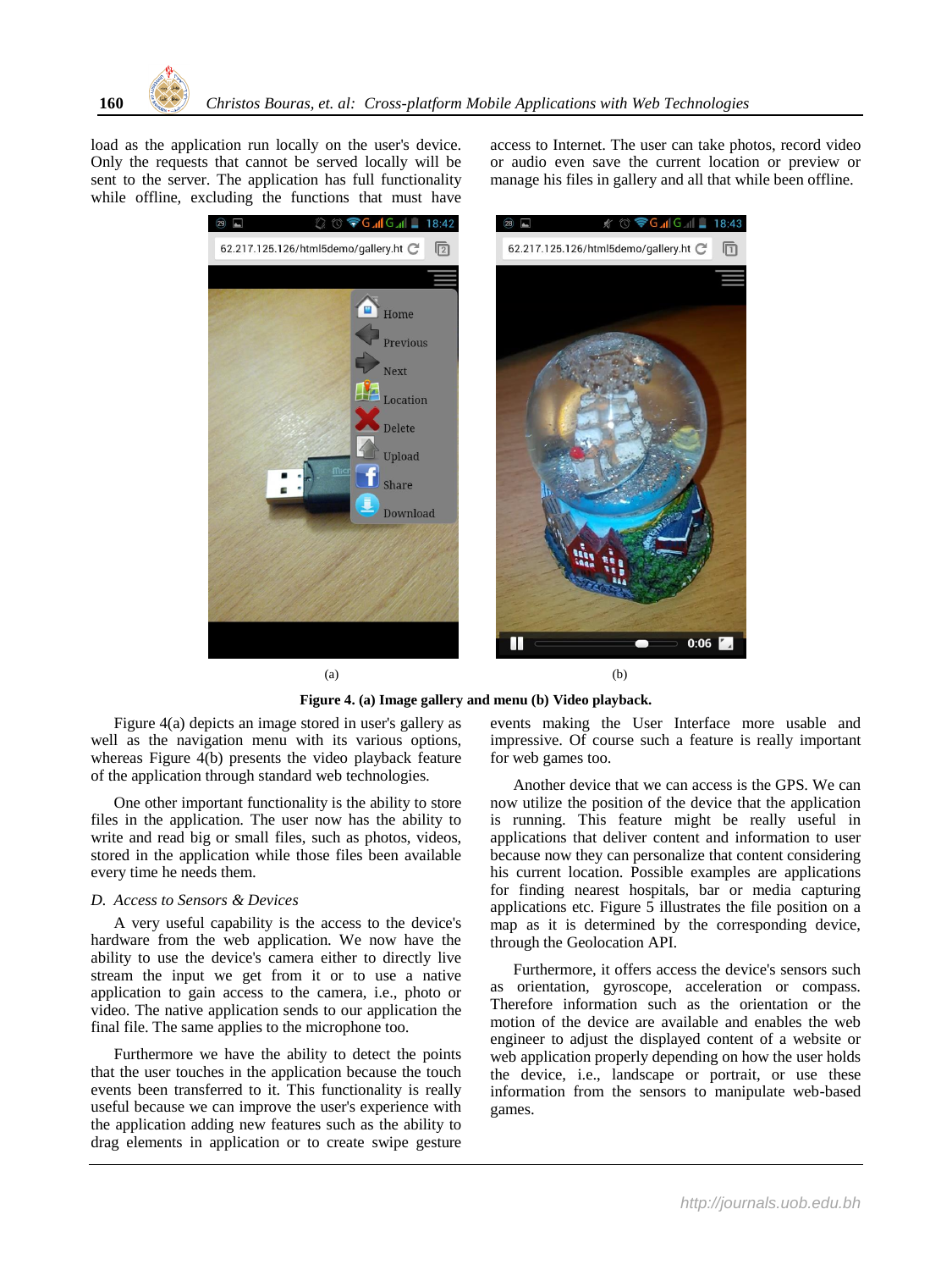

## <span id="page-8-2"></span>*A. External Interfaces*

The user has the ability to share his content to social networks such as Facebook or to upload his files to a file



**Figure 5. File location on map.**

<span id="page-8-3"></span>repository server. To upload his files to Facebook the user has to log in with his account credits and then he can upload a photo or video on his profile page so that his friends can see it too. The files will be saved in a specific user's album with the same name as the application's name we set and also in the feed news and profile page the upload event will be displaying the specific application that was used. Something like that can bring new users to our application. Additionally, the application can be used from the Facebook applications page directly. [Figure 6\(](#page-9-9)a) illustrates the upload completion of a file on Facebook and [Figure 6\(](#page-9-9)b) depicts an item uploaded by the application in the Facebook user's album, as it is shown on user's profile.

Finally, the application has the functionality to upload files on a server, an ability that can be used to build a backend service, i.e., streaming video files, multimedia file hosting, etc.

# <span id="page-8-0"></span>**5. CONCLUSIONS**

In this manuscript, we present a novel framework for mobile application development using the state-of-art web technologies. First, we present the results of our scientific and technology review of the most important existing similar systems and we provide an insight on the potentials of modern web technologies for the mobile application development. An important conclusion is that,

indeed, all the important features provided by mobile platforms and devices can be developed under one platform, web, which is well known, easily adaptable to many developers around the globe and less costly too. Additionally, during our state-of-art review, we explore the new fields of services and functionalities that can be offered through the HTML5 technology and could be efficiently employed during our subsequent development process.

Next, we thoroughly present the mobile web framework that we designed and implemented. The framework is presented from architectural point of view. Apart from its software design we also provide an overview of it implementation aspects, i.e., its fundamental functions and the application programming interfaces that the framework makes use of. Additionally, along with the presentation of the architecture and implementation of the developed framework, we also investigate and propose best practices for mobile application development with the aid of HTML5.

HTML5 proved to be an excellent technology for mobile application development. Its main strengths are that it can offer more or less the same functionality as the native installable applications do, but in a platformindependent manner, and that it creates applications that do not require installation on the mobile device prior to its use. Furthermore integrating services such as Parse, developers can make use of backend features without the need of additional costly equipment. Moreover using social network's services like Facebook, users can share their experiences from the application with each other making the whole communication with the application more interactive and connected to real life. Additionally using cross-platform utilities like Cordova or PhoneGap developers can also have access to each platform's application store promoting their applications to even bigger audience. This is something that can also be achieved through social networks.

#### <span id="page-8-1"></span>**6. FUTURE WORK**

Since popularity of HTML5 is growing in the grounds of mobile application development [\[10\],](#page-9-10) it is expected that mobile web application development will be a field of wide technological interest. This in turn will boost the support of new HTML5 features into mobile web browsers. Therefore the developed framework could be widely used since its features will certainly be widely supported from the various browsing engines.

A possible use of the developed framework could be in the frame of an HTML5 laboratory that makes use of the most important features and provides indicative methodologies of their use, therefore for demonstration as well as for experimentation purposes. Possible future steps that can follow this work could extend the current framework in order to support new capabilities of modern mobile web browsers. This activity would require a tight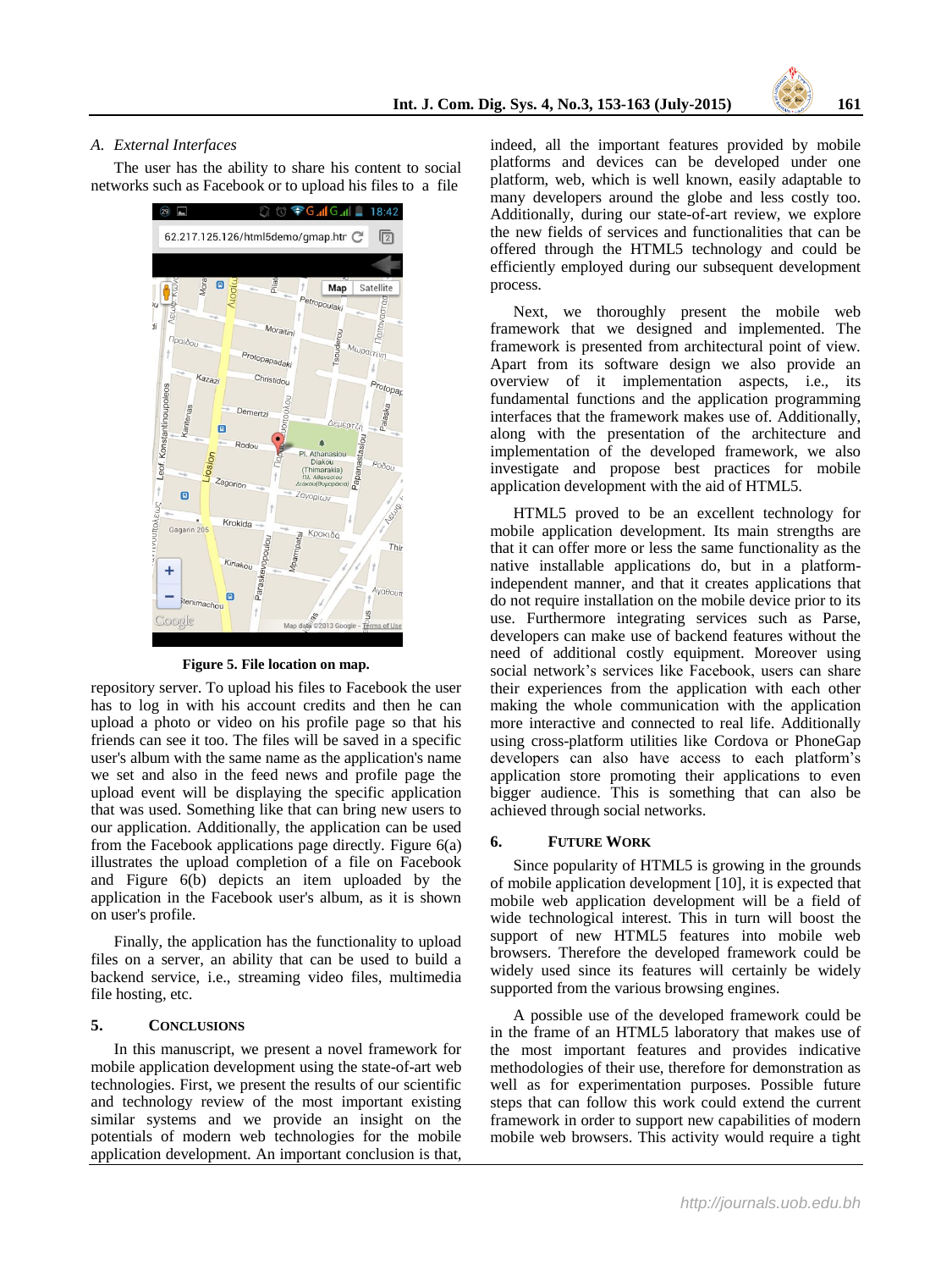follow-up of the new features supported by the web browsers as well as monitoring the progress of the standardization process of the web technologies. Several





**Figure 6. (a) Process of Facebook file sharing. (b)Video shared in Facebook.**

<span id="page-9-9"></span>new features of HMTL5 and possibly additional social networks can be added to the framework. In addition, further best practices may be identified on them as well as on the existing features. The cross-platform support can be further enhanced and also polyfills can be developed to support devices and platforms that there is no other way to be supported. Last but not least, a much richer user interface can be built using or integrating HTML5 UI Frameworks such as Bootstrap.

Finally, it should be noted that the framework along with a demo-video are publicly available through our website: "RU6 Mobile Group: Mobile Apps", available at: [http://ru6.cti.gr/mobile/apps.php.](http://ru6.cti.gr/mobile/apps.php) Interested researchers and engineers can utilize the current implementation in order to utilize it and also to further expand its functionality and to develop new features.

# **REFERENCES**

- <span id="page-9-0"></span>[1] N. P. Huy, and D. vanThanh, "Evaluation of mobile app paradigms. In: Proceedings of the 10th International Conference on Advances in Mobile Computing & Multimedia (MoMM '12), New York, NY, USA, ACM, 2012, pp. 25-30.
- <span id="page-9-1"></span>[2] P. E. Dickson, "Cabana: a cross-platform mobile development system. In: Proceedings of the 43rd ACM technical symposium on Computer Science Education (SIGCSE '12), New York, NY, USA, ACM, 2012, pp. 529-534.
- <span id="page-9-2"></span>[3] H. Heitkotter, S. Hanschke, and T. Majchrzak, "Evaluating crossplatform development approaches for mobile applications",

Cordeiro, J., Krempels, K.H., eds.: Web Information Systems and Technologies. Volume 140 of Lecture Notes in Business Information Processing. Springer Berlin Heidelberg, 2013, pp. 120-138.

- <span id="page-9-3"></span>[4] J. Cho, J.Jeong, and E. Seo, "Twob: a two-tier web browser architecture optimized for mobile network," 10th International Conference on Advances in Mobile Computing & Multimedia (MoMM '12), New York, NY, USA, ACM, 2012, pp. 267-270.
- <span id="page-9-4"></span>[5] M. Firtman, Programming the Mobile Web. O'Reilly Media, Incorporated, 2013.
- <span id="page-9-5"></span>[6] J. Ozer, "Adobe to Discontinue Development of Flash Player on Mobile Devices, " StreamingMedia.com, Nov. 2011, available online at: [http://www.streamingmedia.com/Articles/News/Online-](http://www.streamingmedia.com/Articles/News/Online-Video-News/Adobe-to-Discontinue-Development-of-Flash-Player-on-Mobile-Devices-78818.aspx)[Video-News/Adobe-to-Discontinue-Development-of-Flash-](http://www.streamingmedia.com/Articles/News/Online-Video-News/Adobe-to-Discontinue-Development-of-Flash-Player-on-Mobile-Devices-78818.aspx)[Player-on-Mobile-Devices-78818.aspx.](http://www.streamingmedia.com/Articles/News/Online-Video-News/Adobe-to-Discontinue-Development-of-Flash-Player-on-Mobile-Devices-78818.aspx)
- <span id="page-9-6"></span>[7] R. Ghatol and Y. Patel, Beginning PhoneGap: Mobile Web Framework for JavaScript and HTML5, Apress, 2012
- <span id="page-9-7"></span>[8] R. Mahesh Babu, M. Kumar, R. Manoharan, M. Somasundaram, S. Karthikeyan, "Portability of mobile applications using phonegap: A case study," International Conference on Software Engineering and Mobile Application Modelling and Development (ICSEMA 2012), 2012.
- <span id="page-9-8"></span>[9] T. Green and M. Clawson, "Edge animate goes mobile," Foundation Adobe Edge Animate. Apress 2012, pp. 335-362.
- <span id="page-9-10"></span>[10] C. Casale, "The Future of HTML5: Five Predictions", AccuSoft, June 2013, available online at: [http://blog.accusoft.com/2013/june/the-future-of-html5-five](http://blog.accusoft.com/2013/june/the-future-of-html5-five-predictions)[predictions.](http://blog.accusoft.com/2013/june/the-future-of-html5-five-predictions)